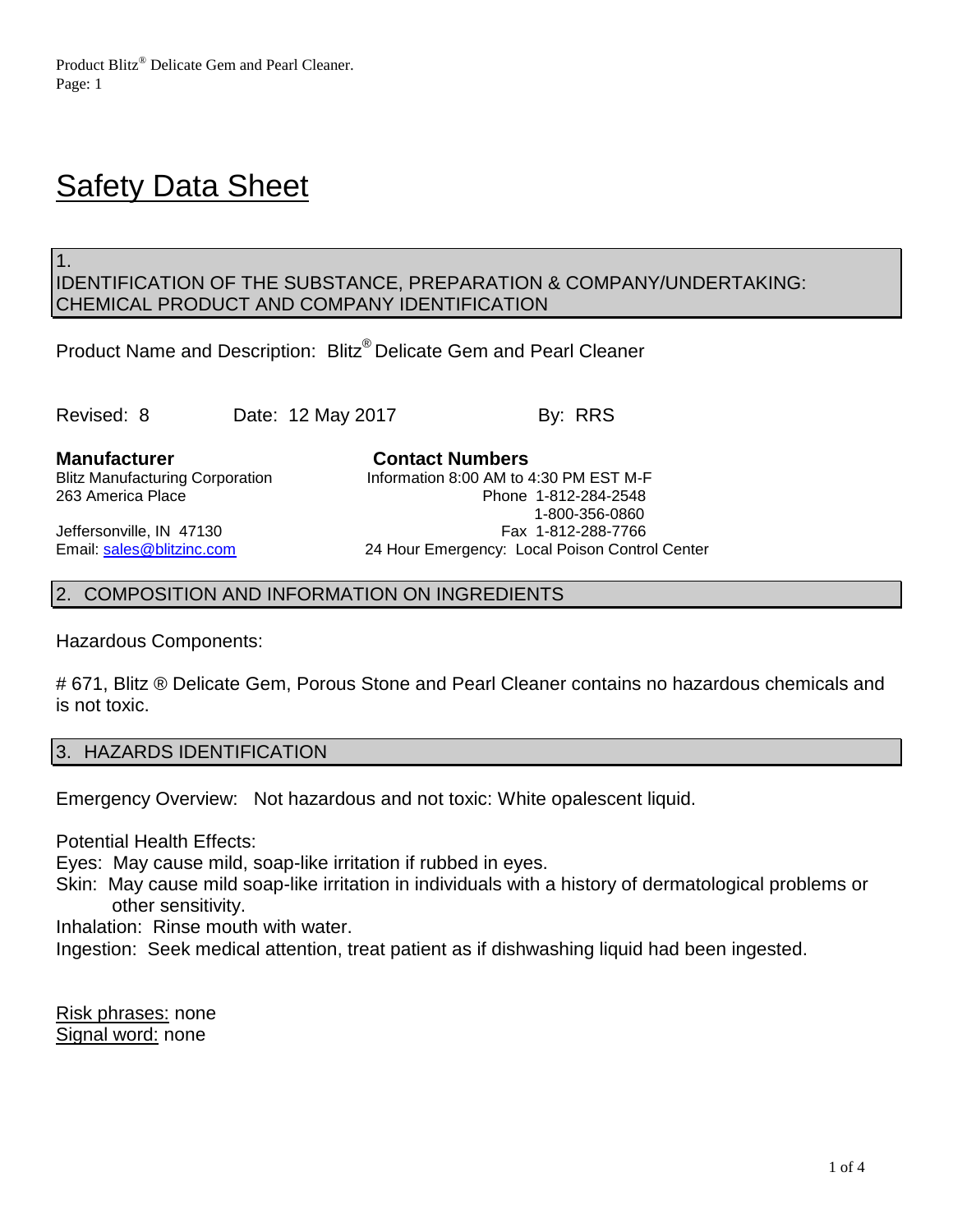4. FIRST AID MEASURES

- Eyes: Flush gently with potable water for 10-15 minutes. If redness persists, see a physician or ophthalmologist.
- Skin: Wash skin with water and, if necessary, a mild dermatological soap. If redness develops seek a physician or dermatologist.

Inhalation: Rinse mouth with water.

Ingestion: Contact physician immediately if an infant is involved.

Keep small parts away from children and pets.

## 5. FIRE FIGHTING MEASURES

Flash point: Non-flammable Extinguishing media: Whatever surrounding fire requires. Special fire fighting procedures: none Fire and explosion hazard: none. Combustion products: water and carbon dioxide.

## 6. ACCIDENTAL RELEASE MEASURES

Dispose of in a sanitary manner. Lid and jar may be recyclable in your area. Liquid is non-toxic. Solution tends to be slippery if spilled on floor. Dry the spill with towel or some absorbent.

## 7. HANDLING AND STORAGE

Keep stored in a cool, dry place. (S2) Keep out of reach of children. Adding water dilutes the product and makes ineffective. If frozen, thaw, and then shake. Never heat or boil, since heated water may scald.

## 8. EXPOSURE CONTROL AND PERSONSAL PROTECTION

Gloves can be worn for those individuals who have a history of dermatological reactions. Water proof gloves would be used in these instances. Eye protection can be worn.

## 9. PHYSICAL AND CHEMICAL PROPERTIES

Appearance: White, opalescent liquid. Must be gently shaken or stirred before each use. Odor: Typical soap like odor, if any. Specific gravity: about 1.0. Boiling point: >212 F (>100 C) Freeze point:  $<$ 32 F  $(<$ 0 C) Solubility in water: infinitely dilutable.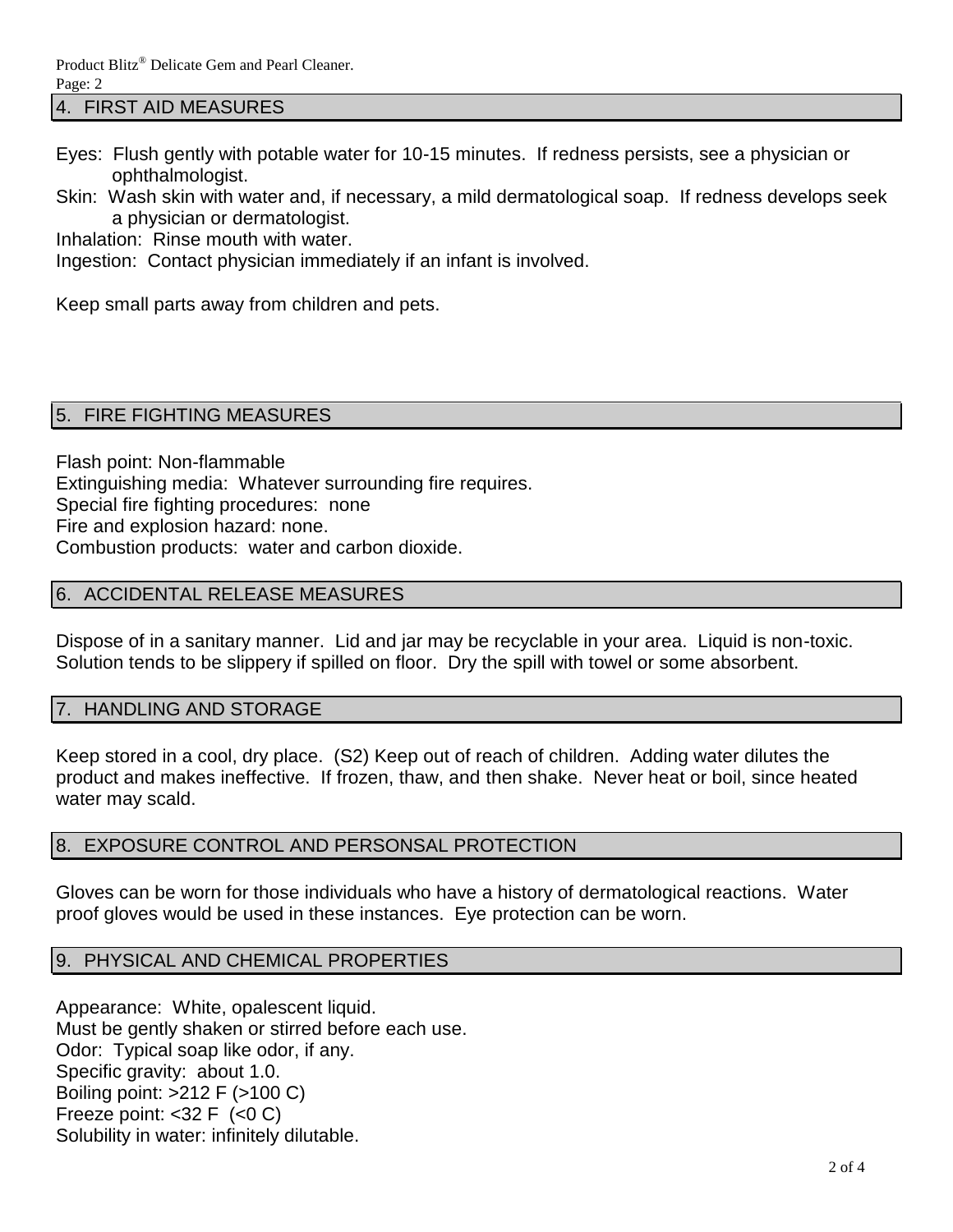Product Blitz® Delicate Gem and Pearl Cleaner. Page: 3 pH: Full strength- 9.5 to 10.0. Diluted- near neutral Contains no alcohol. (Nutrient value: non-existent. Not created for ingestion.) Do not ingest,

#### 10. STABILITY AND REACTIVITY

Stable.

If frozen, then thaw, shake and use. If contents has settled, shake and use. Never mix with other chemicals. Diluting with water is not recommended, product will lose efficiency.

Failure to follow directions could result in damage to jewelry with soft porous stones or pearls. If stones are loose or glued, do not use this product. Consult your jeweler.

Blitz is unaware of any cloth which would be discolored or damaged by this solution. If contacted, wash or treat cloth or leather in a normal cleaning fashion.

#### 11. TOXICOLOGICAL INFORMATION

No toxicological data has been generated for this material. It is not toxic and not hazardous. It contains no ingredients which are known to be detrimental.

Carcinogens: None known, none listed by OSHA, IARC, or other agencies. Chronic: None known. No health effects from long term exposure have been noted. Acute Values: None have been reported, or known.

#### 12. ECOLOGICAL INFORMATION

This product has never been found to present environmental or ecological problems. Use according to instructions. Dispose of in a sanitary and responsible manner. It contains no ingredients which are known to be detrimental. It has no alcohol or ammonia.

Aquatic toxicity: None known. Liquid is immediately and infinitely diluted when exposed to large volumes of water. Physical parts may remain in aquatic environments indefinitely, do not discard except in normal trash receptacles. Do not discard to environment.

Terrestrial toxicity: None known. Physical parts may remain in terrestrial environments indefinitely, do not discard except in normal trash receptacles. Do not discard to environment.

Degradability: Plastic parts are not known to degrade. Recycle when possible.

#### 13. DISPOSAL CONSIDERATIONS

If jar and lid are washed, they may be recyclable in your area. Dispose of parts and solution in a sanitary and responsible manner.